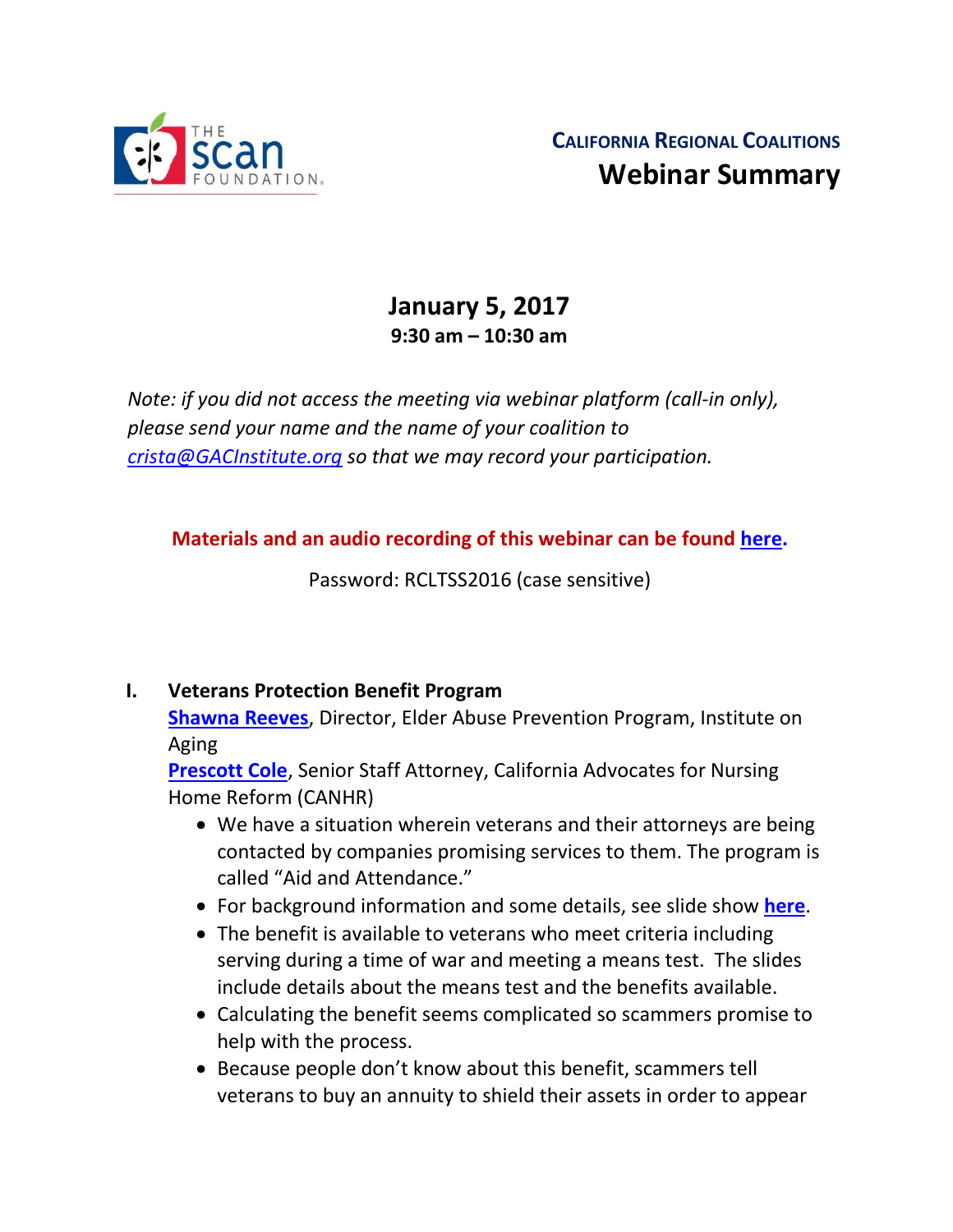as impoverished.

- It is against the law in California to sell an annuity or charge a fee to prepare an application for the VA Aid and Attendance benefit.
- Also against the law for a nongovernmental entity to imply that they are from the government or endorsed by the government.
- Slides detail the problems that the scam can cause to the veteran.
- The VA and the county veterans service organization do not charge to assist people to get the benefit.
- Slides include a set of links to information: note typo in one: **[www.benefits.va.gov](http://www.benefits.va.gov/)**
	- $\circ$  Sue North notes that, aside from the scam, this benefit has the potential to assist our constituents. In addition to being on the lookout for the scam, regional coalitions should share information with their members as to the existence of this benefit.

#### **Questions:**

- Does spousal income count?
	- o Yes, it's total household income. People should talk to their county veteran's service office. Shawna can help you find the right person in your county if you need help.
- What is the penalty?
	- $\circ$  Can be a fine or jail time. California is unique in having laws to protect seniors.
- Besides newspaper ads, how else is the scam promoted?
	- o Some centers advertise, radio show, internet ads.

## **II. Reports/ Updates from Regional Coalitions**

 **Aging and Disability Coalition of Lake and Mendocino Counties** *[Corrina Avila](mailto:corrina@mydslc.org)*

#### *[Tanner Silva](mailto:Tanner@mydslc.org)*

o Where do we go from here? Focusing on outreach. Thinking about focus groups, with perhaps a focus on Latino clients.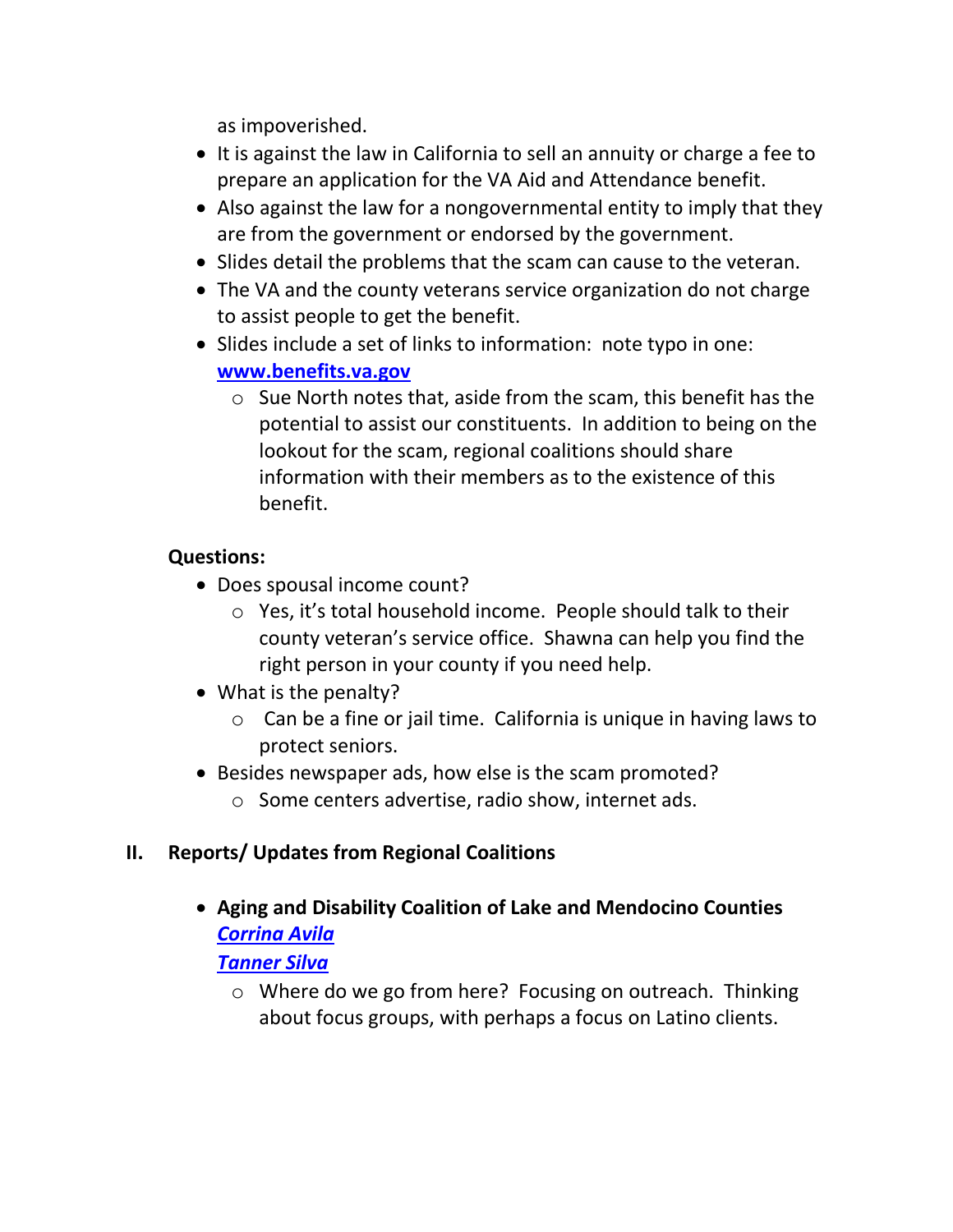# **Bay Area Senior Health Policy Coalition**

#### *[Katherine Kelly](mailto:kkelly@onlok.org)*

o Our focus is a senior health policy forum every two years. Our fifth forum will be in November or December of 2017. Working on venues. The planning committee and coalition membership is growing. This is a multi-county (Bay Area-wide) event. The wide breadth of topics include financial planning for seniors.

#### **Yolo Healthy Aging Alliance**

# *[Sheila Allen](mailto:Sheila.Allen@yolocounty.org)*

- o Dementia/Alzheimer's is a focus this year working with Alzheimer's Association; three public programs are already on the calendar. Including a video for first responders on how to respond to a person with dementia. Also just met with their member of Congress and will be meeting with their new State Senator. They have also asked Senator Dodd if he would be interested in the Senate Select Committee on Long Term Care.
- **Sue North reminds all of us about using the Google Group to share information about local conversations.**

## **III. Measures Management System (MMS)**

*[Kristen Borokowski](mailto:Kristin.Borowski@cms.hhs.gov)*, MPP, Program Analyst, Division of Quality Measurement, Quality Measurement and Value-Based Incentives Group, Center for Clinical Standards and Quality, Centers for Medicare and Medicaid Services

**[Theodore G Long](mailto:Theodore.Long@cms.hhs.gov), MD, MHS, Division of Quality Measurement, Quality** Measurement and Value-Based Incentives Group, Center for Clinical Standards and Quality, Centers for Medicare and Medicaid Services

 Quality measures are tools that help measure or quantify healthcare processes, outcomes, patient perceptions, and organizational structure and/or systems that are associated with the ability to provide high-quality health care and/or that relate to one or more quality goals for health care. In response to an increasing demand for quality measures, the Centers for Medicare & Medicaid Services (CMS) developed a standardized system for developing and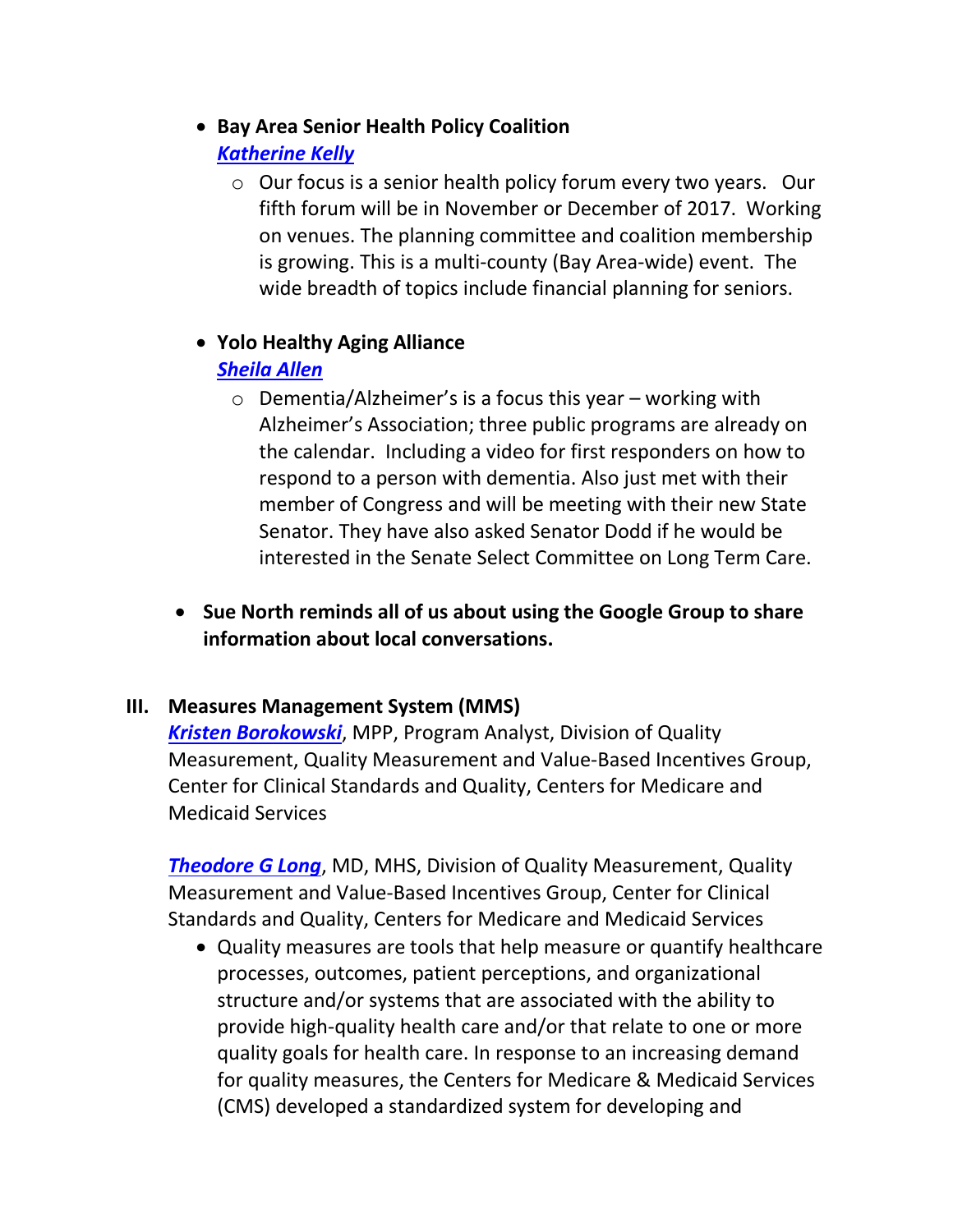maintaining the quality measures used in its various accountability initiatives and programs. Known as the Measures Management System (MMS), measure developers (or contractors) are encouraged follow this core set of business processes and decision criteria when developing, implementing, and maintaining quality measures. Best practices for these processes are documented in the manual, A Blueprint for the CMS Measures Management System (the Blueprint).

- The office is working now with clinicians about which quality items should be focused on. The office is soliciting groups to assist with this project. There are upcoming webinars on a host of topics. The first and third Wednesday of every month at 11 a.m. Pacific (2 pm Eastern).
- Comment: Please look at person-centered care, particularly for clients with chronic conditions. It's a challenge to measure "person centeredness," but please try to measure it – how are people engaged in decision-making for their own health care.
	- o Response: Person-centered care is important for us. We have patients, advocates, and family members are on our national panels. Please send suggestions to us about how to focus on person-centered care.

#### **IV. The SCAN Foundation Update**

**[Kali Peterson](mailto:Kpeterson@thescanfoundation.org)**, Program Officer, The SCAN Foundation

- **Administrative reminders:**
	- o Q4 reports for Part A and Part B are due 1/15/17; the annual report from Part A Only grantees is also due 1/15/17. Any questions, ask Kali. **[kpeterson@thescanfoundation.org](mailto:kpeterson@thescanfoundation.org)**
	- o All monthly webinars are on the first Thursday of each month (except for the two months when there is no webinar).
	- $\circ$  If you are not in the Google Group and want to be, send a note to **[mariya@gacinstitute.org](file:///C:/Users/mariy/AppData/Local/Temp/mariya@gacinstitute.org)**
	- o Agenda includes the dates of February, April, and May webinars and the two in-person regional meetings (February 23 in NorCal and March 27 in SoCal).
	- o Any advice on including Native American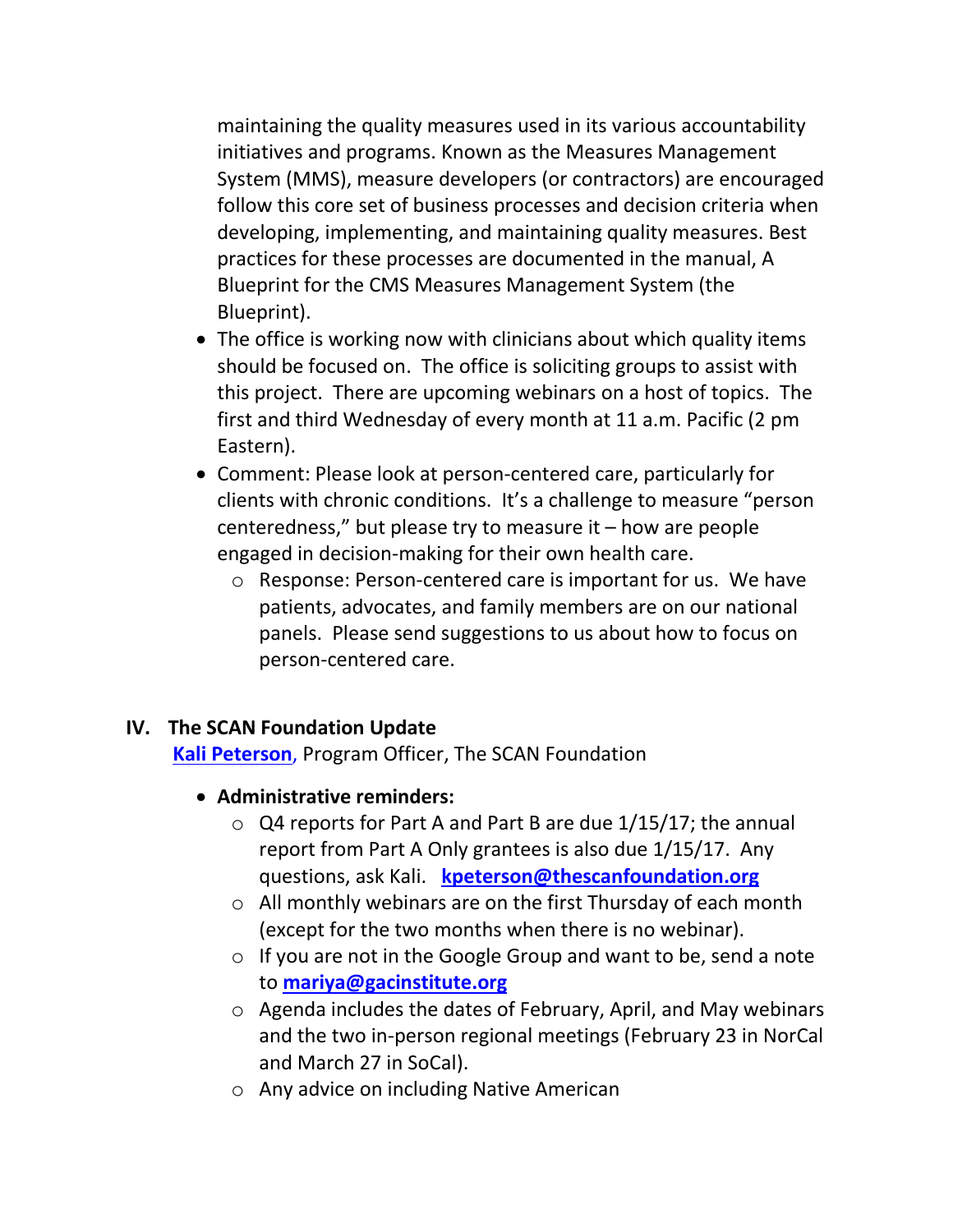communities/advocates/providers?

- o Value of multi-county events: talk to Katherine Kelly [see information above]
- o If you are having success engaging newly elected representatives (federal, state, and local), please share that on the Google Group.

#### **V. Announcements:**

- The Collaborative is hosting a meeting for key legislative staff in February. We will include information about regional coalitions in our briefing packet. Please send us anything you would like us to include. We hope to do a good amount of grass roots.
- Topic for February meeting: what's in the governor's budget proposal (2017-18) in the realms of LTSS, aging, and disability. Sarah Steenhausen, from The SCAN Foundation, will present.

| Participants (48) |
|-------------------|
|-------------------|

| <b>Coalition</b>                                     | Representative(s)       |
|------------------------------------------------------|-------------------------|
| Aging and Disability Coalition of Lake and Mendocino | Tanner Silva-Parker     |
| Counties                                             | Corrina Avila           |
| Aging Services Collaborative of Santa Clara County   | Wendy Ho                |
|                                                      | <b>Marilou Cristina</b> |
| Bay Area Senior Health Policy Coalition              | Katherine Kelly         |
|                                                      | Cassandra Chan          |
| <b>Adult and Aging Network</b>                       | Jennifer Griffin        |
|                                                      | <b>Barbara Finch</b>    |
|                                                      | <b>Eduardo Medel</b>    |
| <b>Central Valley LTSS Coalition</b>                 | Donald Fischer          |
| Community Living Implementation Council of Nevada    | Ana Acton               |
| County                                               |                         |
| Contra Costa Advisory Council on Aging               | <b>Gerald Richards</b>  |
|                                                      | Debbie Toth             |
|                                                      | Ella C Jones            |